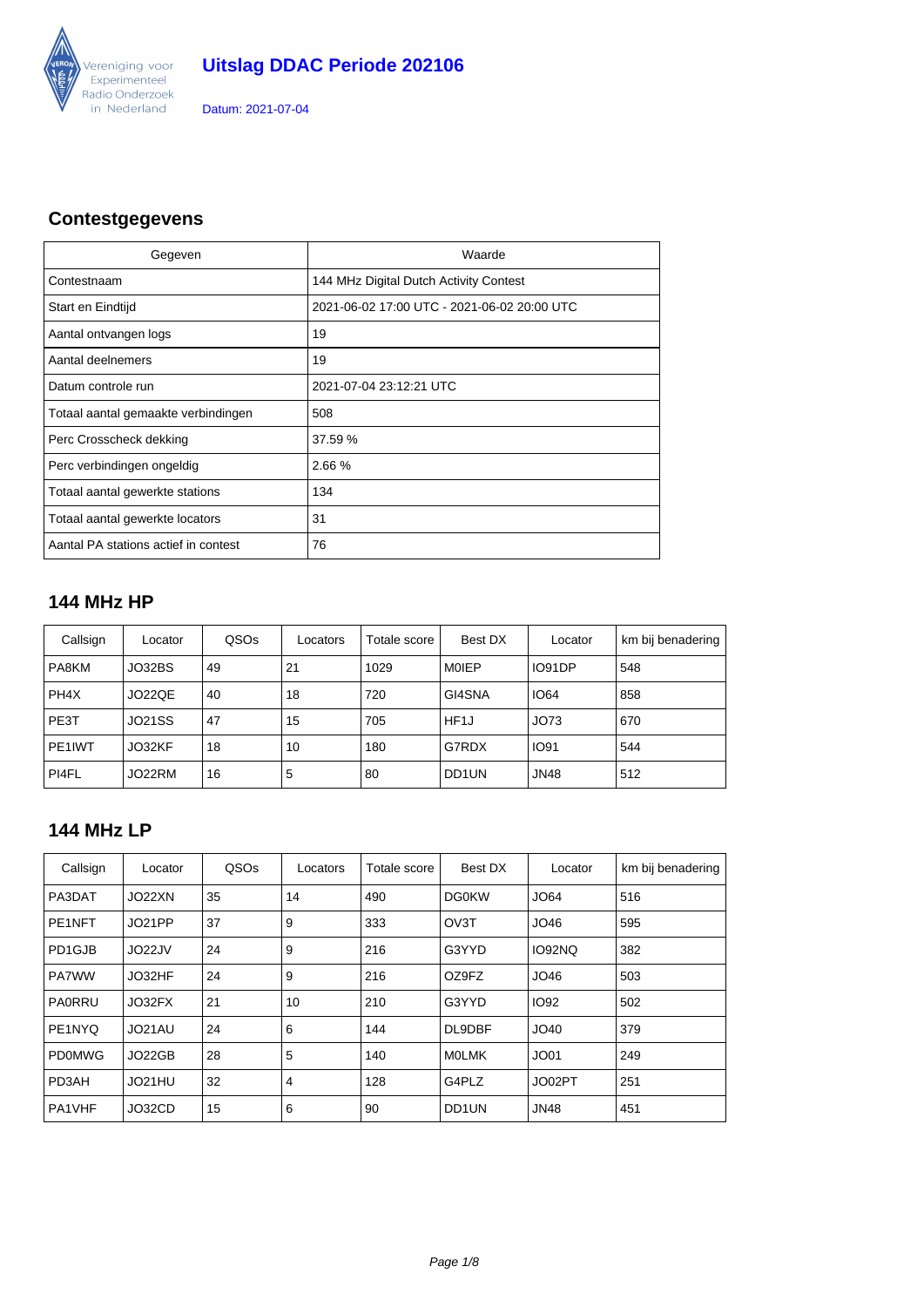

| PC <sub>4</sub> L | JO11VL | 17 | ა  | 85 | PD2RLD       | JO23        | 243 |
|-------------------|--------|----|----|----|--------------|-------------|-----|
| PD3SWO            | JO21HW | 25 | ۰J | 75 | MOLMK        | JO01        | 252 |
| PD5MF             | JO33JF | 12 | 6  | 72 | <b>MOGME</b> | <b>IO94</b> | 528 |
| PA4DN             | JO32FR | 12 | 4  | 48 | ON4CLQ       | JO11        | 270 |
| PA3CRX            | JO22NG | 14 | ۰J | 42 | ON4CLQ       | JO11        | 166 |

### **Checklogs**

2E0HFW, 2E0IEI, 2E0LVZ, 2E0SNB, 2E0TGI, 2E1CYM, 2E1SKY, EI8KN, F4HRD, G0GRI, G0ISX, G0JJG, G0TKZ, G0XBU, G1VWC, G3WAG, G3WZK, G3YDY, G3YKI, G4BRK, G4GFI, G4GUG, G4HGV, G4NBS, G4OED, G4PDF, G4PLZ, G4VPD, G7LRQ, G7RDX, G7RHF, G7WIR, G8AOE, G8EEM, G8EWT, G8IXK, GI6ATZ, GM1MYF, GM8IEM, GM8MJV, GU6EFB, M0BKV, M0KKM, M0RTQ, M0SKT, M1EWZ, M1EYP/P, M7APR, M7ICL, M7SAE, M7SPS, MM0CEZ, MM0ULL, MM6MRQ, MW0UCL, MW3ASG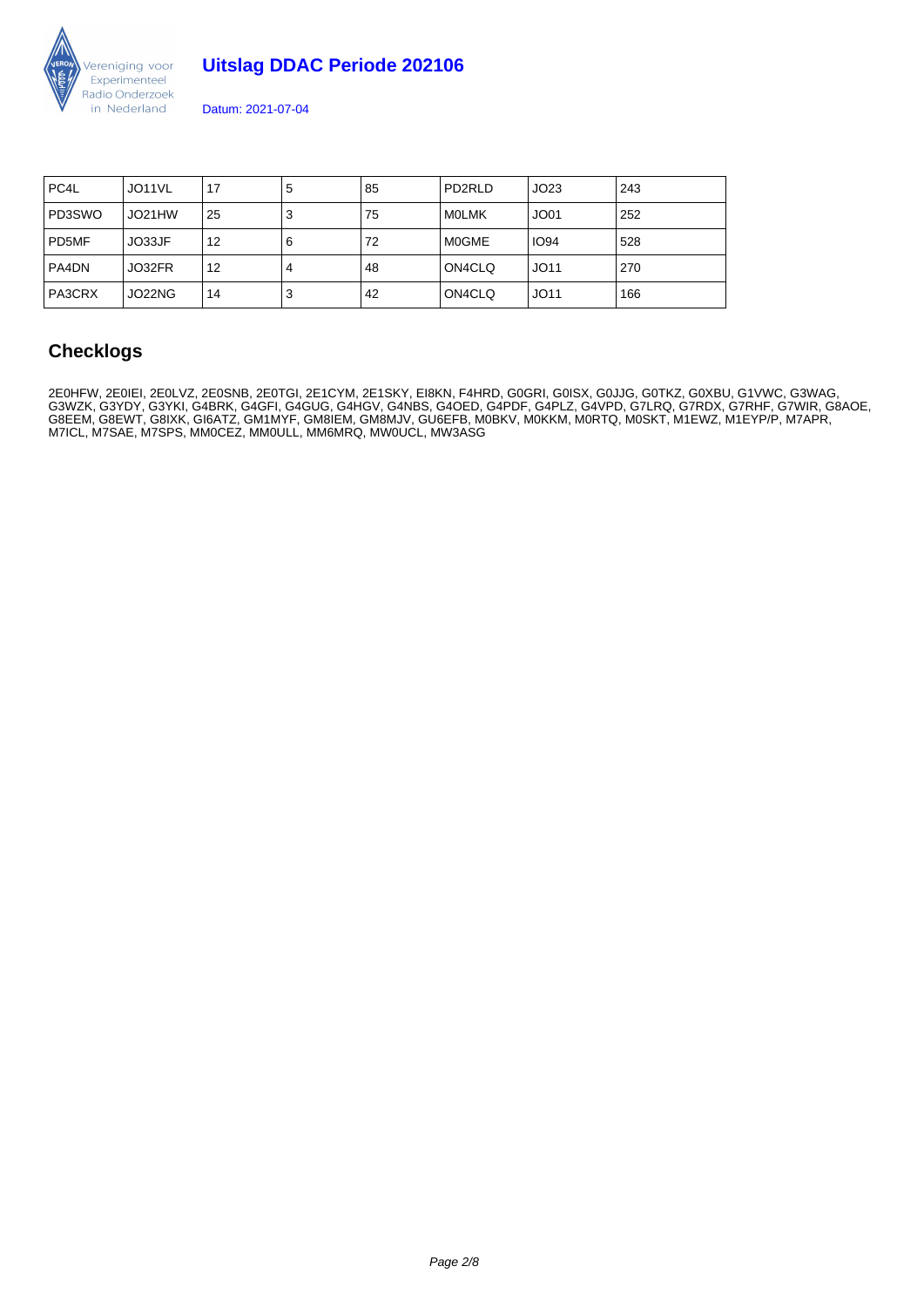





qso's cumulative versus contest duration<br>contest: 144 MHz Digital Dutch Activity Contest 2021 June

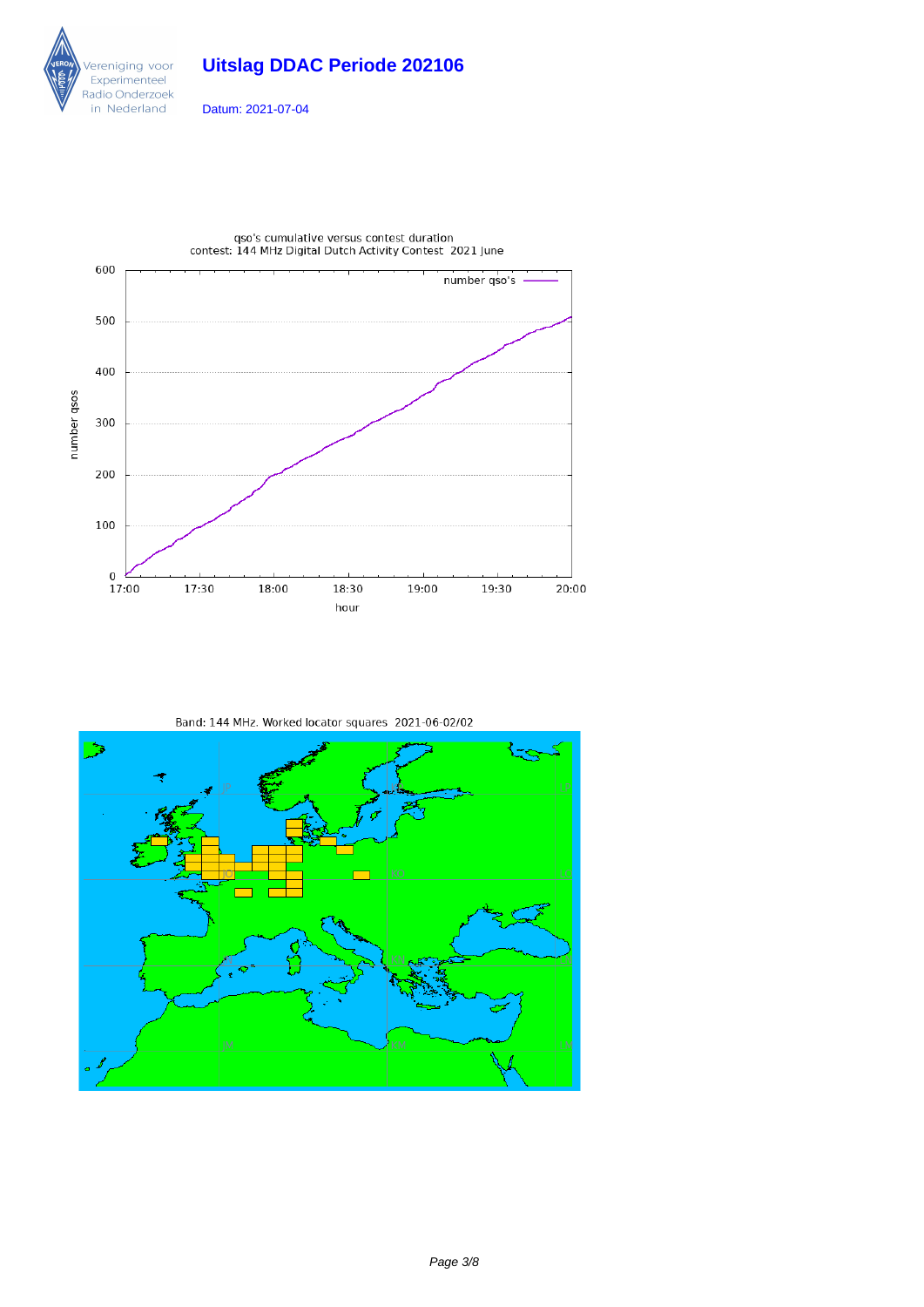

# **Uitslag DDAC Periode 202106**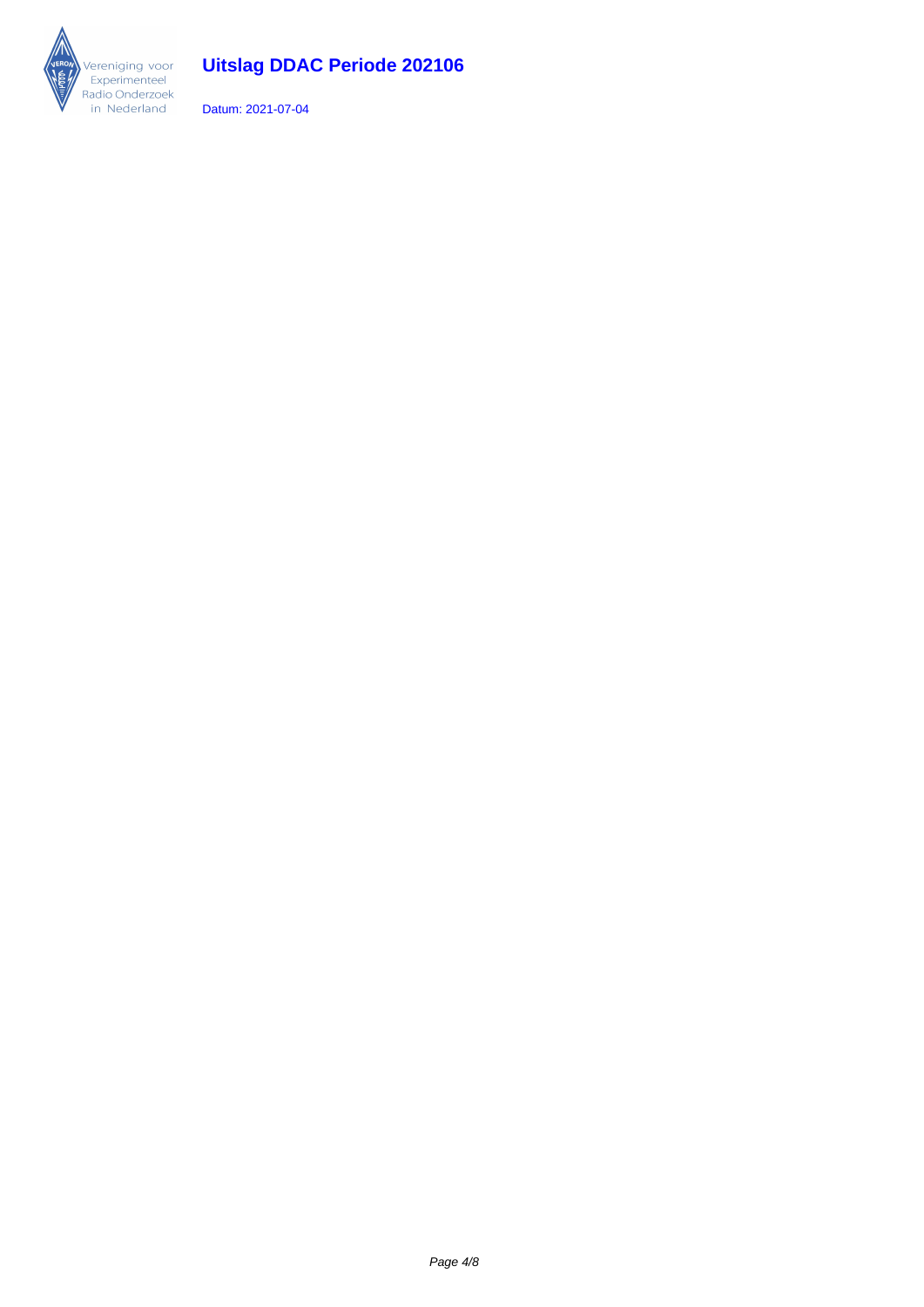

### **Contestgegevens**

| Gegeven                              | Waarde                                      |
|--------------------------------------|---------------------------------------------|
| Contestnaam                          | 432 MHz Digital Dutch Activity Contest      |
| Start en Eindtijd                    | 2021-06-09 17:00 UTC - 2021-06-09 20:00 UTC |
| Aantal ontvangen logs                | 13                                          |
| Aantal deelnemers                    | 13                                          |
| Datum controle run                   | 2021-07-04 23:12:28 UTC                     |
| Totaal aantal gemaakte verbindingen  | 343                                         |
| Perc Crosscheck dekking              | 27.95 %                                     |
| Perc verbindingen ongeldig           | 0.55%                                       |
| Totaal aantal gewerkte stations      | 73                                          |
| Totaal aantal gewerkte locators      | 18                                          |
| Aantal PA stations actief in contest | 42                                          |

### **432 MHz HP**

| Callsign      | Locator | QSOs | Locators | Totale score | Best DX      | Locator     | km bij benadering |
|---------------|---------|------|----------|--------------|--------------|-------------|-------------------|
| <b>PA3CWS</b> | JO22RE  | 36   | 15       | 540          | <b>GOCHE</b> | <b>IO90</b> | 483               |
| l PE1IWT      | JO32KF  | -31  | 15       | 465          | OK1ADT       | JO80        | 731               |

### **432 MHz LP**

| Callsign          | Locator | QSOs | Locators       | Totale score | Best DX | Locator          | km bij benadering |
|-------------------|---------|------|----------------|--------------|---------|------------------|-------------------|
| PA3DAT            | JO22XN  | 35   | 13             | 455          | G0XDI   | <b>IO91</b>      | 487               |
| PE1NFT            | JO21PP  | 37   | 11             | 407          | OZ2OE   | JO45             | 497               |
| PE1NYQ            | JO21AU  | 33   | 11             | 363          | G7CQH   | <b>IO92</b>      | 349               |
| PC <sub>4</sub> L | JO11VL  | 31   | 8              | 248          | DH6BH   | JO33             | 317               |
| PA3CRX            | JO22NG  | 25   | 9              | 225          | G7LRQ   | <b>IO91</b>      | 426               |
| <b>PD0TH</b>      | JO22UM  | 23   | 9              | 207          | MOLMK   | JO01             | 339               |
| PD3SWO            | JO21MM  | 24   | $\overline{7}$ | 168          | G4NBS   | JO <sub>02</sub> | 296               |
| PD5MF             | JO33JF  | 20   | 8              | 160          | PC4L    | JO11             | 318               |
| <b>PA0RRU</b>     | JO32FX  | 18   | $\overline{7}$ | 126          | OZ1KWJ  | JO45             | 329               |
| <b>PD0MWG</b>     | JO22GB  | 16   | 4              | 64           | PD5MF   | JO33             | 234               |
| PA <sub>9</sub> J | JO33FD  | 10   | 5              | 50           | PE1NFT  | JO21             | 205               |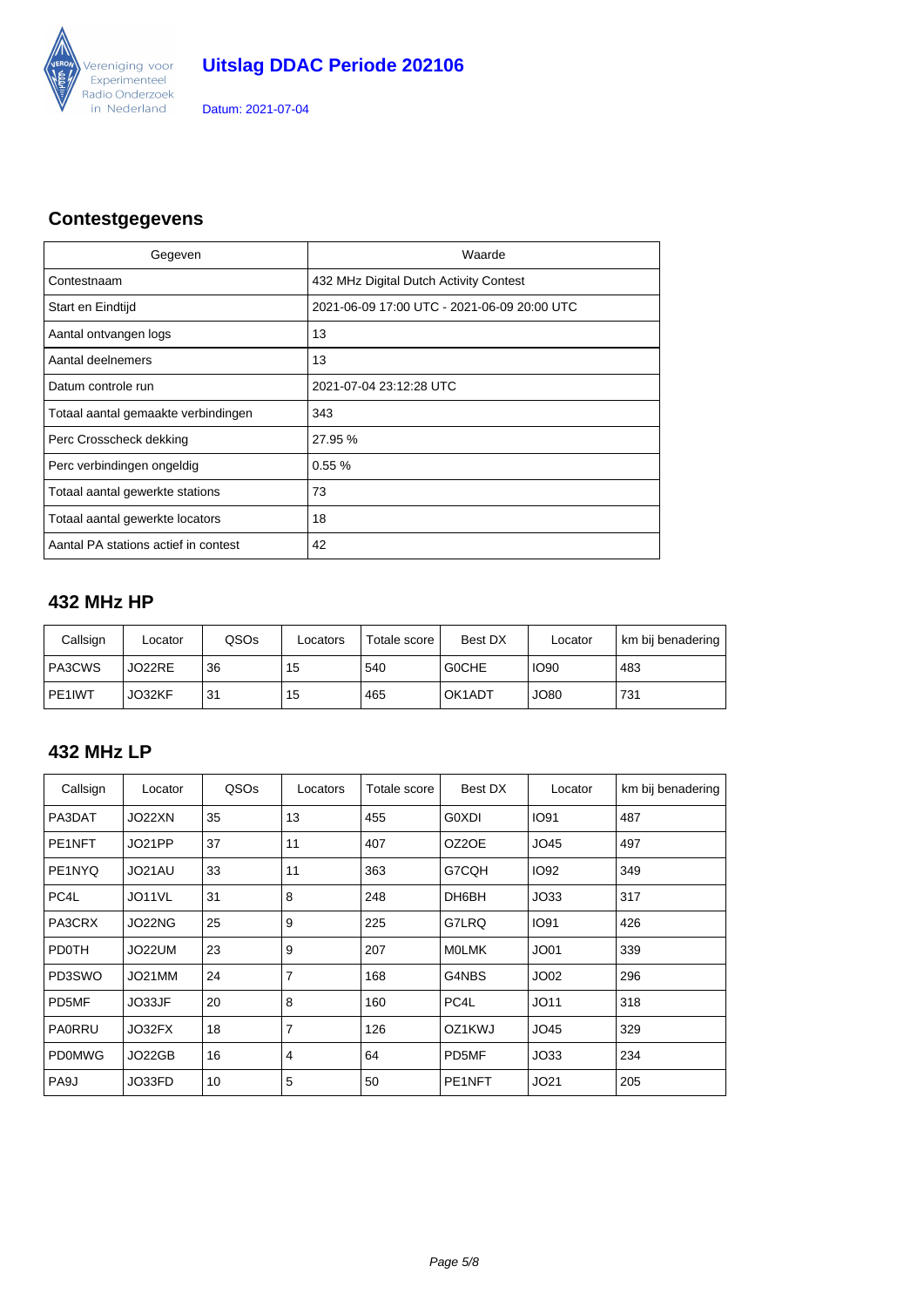

### **Checklogs**

G3YDY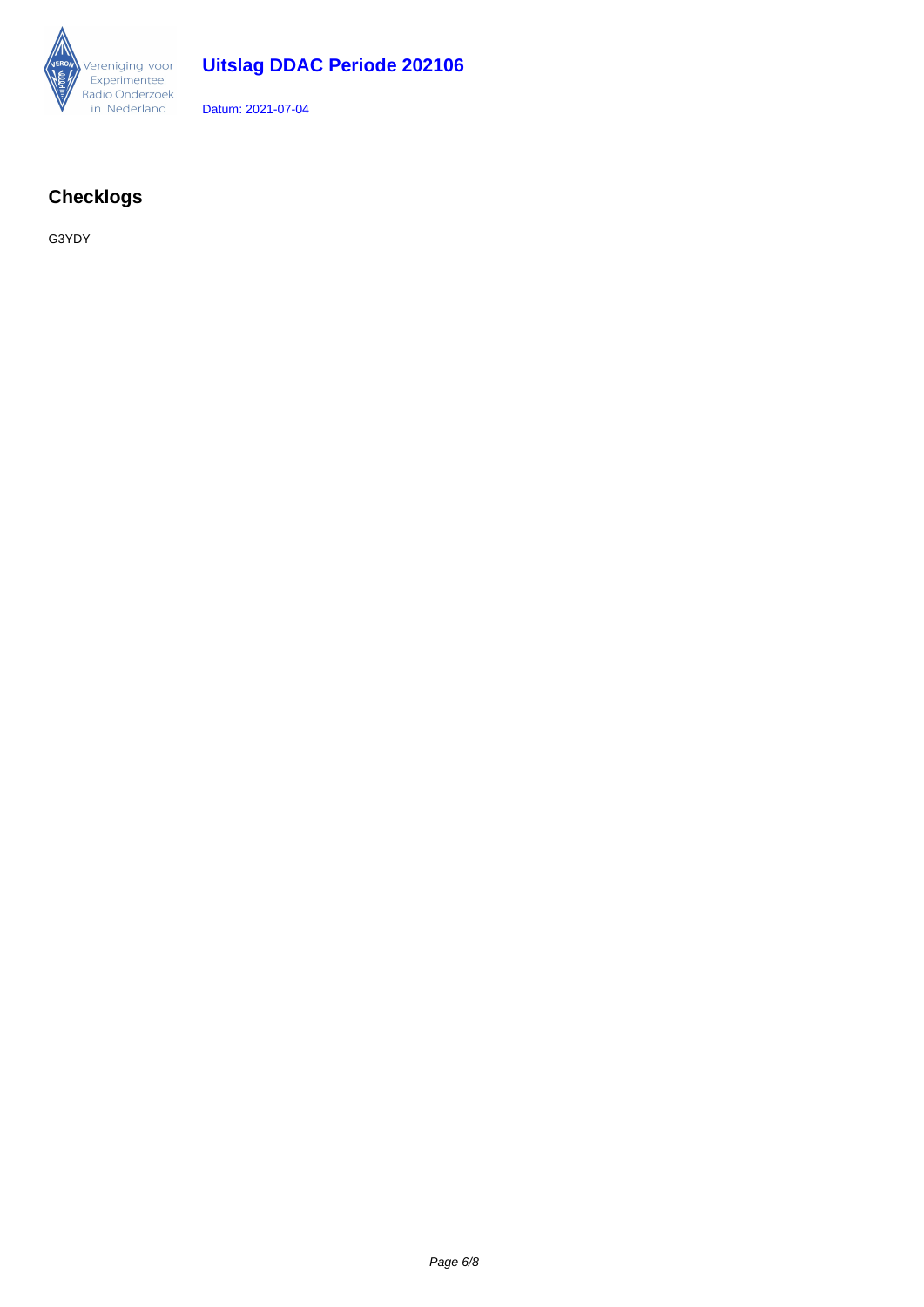